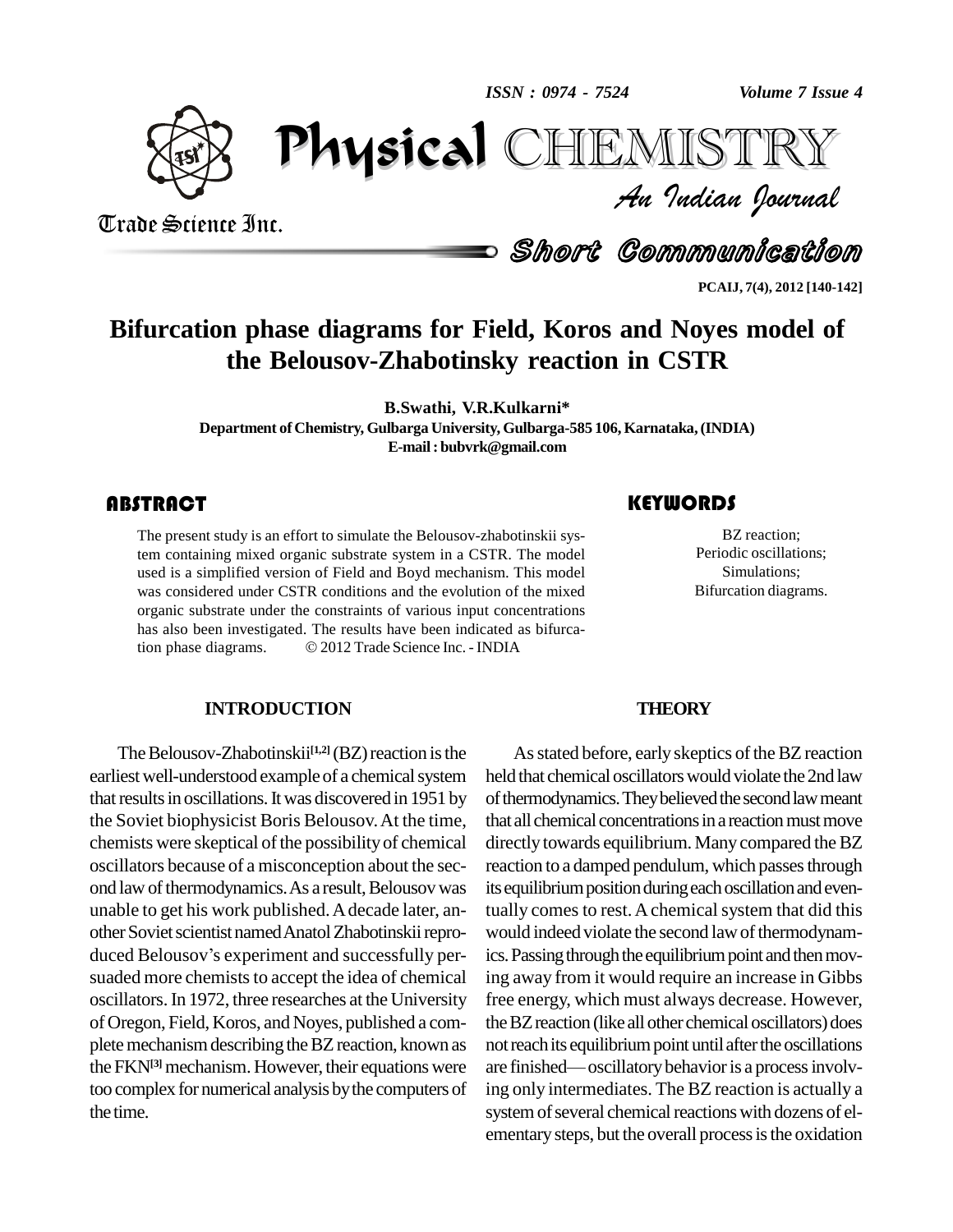of malonic acid by bromate producing carbon dioxide. As the system slowly progresses towards equilibrium, the concentrations of several intermediate species oscillate while the concentrations of products move monotonically towards equilibrium.

The following is a quick summary of the development of oscillatory behavior: Normally bromide reduces the bromate. This reaction is fast, quickly using up the available bromide. Once bromide drops below a critical level, bromous acid takes over the reduction of bromate in a reaction that autocatalytically produces more bromous acid. This leads to exponential growth in [HBrO<sub>2</sub>]. This is eventually checked by a reaction that converts HBrO<sub>2</sub> to HOBr and bromate. Meanwhile, the decomposition of Malonic acid results in the reduction of bromine to bromide, nearly restoring the initial concentration and allowing the whole process to begin again. Much of our understanding of the BZ reaction stems from the FKN mechanism.

TABLE 1 describes the FKN mechanism consisting of 15 variables and 17 reaction steps of which 6 and 16 are reversible. The relevant rate constants are given in TABLE 2.

#### **Simulation methodology**

There are several reports in the literature simulating the behavior of the experimentally observed oscillating chemical system in batch as well as in a CSTR either with catalyzed or an uncatalyzed systems<sup>[4,5,6]</sup>. Presently various numerical integrators (software) are available to solve such a system. "Simulate" is one such software available with us<sup>[7]</sup>, which incorporates the powerful Rosenbrock's integrator for Stiff differential system of equations<sup>[8]</sup>. The simulate sets up its own differential equations and the result is provided as integrated values, when appropriate mechanism, initial and inflow concentrations of various species and the flow rate are provided. It performs the calculation of the temporal behavior of the system. The results can be presented as numerical values of logarithmic concentration versus time in a specified file and it is possible to ask for a printed figure of the logarithmic concentration vs time curve. These plots can be also obtained by the software called 'Origin 6.0' also. For all simulation studies reported here the error tolerance of integrator is  $10^{-7}$ , the initial step-size is  $10<sup>8</sup>$  and maximum step size is 2.0.

| (1) | $BrO_3 + Br^{-} + 2H^{+}$                             | →             | $HBrO2 + HORr$                 |
|-----|-------------------------------------------------------|---------------|--------------------------------|
| (2) | $HBrO2 + Br- + H+$                                    | $\rightarrow$ | 2 H <sub>0</sub> Br            |
| (3) | $BrO3 + HBrO2 + H+ \rightarrow$                       |               | $2 BrO2* + H2O$                |
| (4) | $Ce^{+3} + BrO_2^* + H+$                              | →             | $Ce^{+4} + HBrO2$              |
| (5) | 2 HBrO <sub>2</sub>                                   | $\rightarrow$ | $BrO3 + H+ + HOBr$             |
| (6) | $HOBr + Br^- + H^+$                                   | $\Rightarrow$ | $Br_2 + H20$                   |
|     | (7) $Ce^{+4} + MA$                                    | $\rightarrow$ | $Ce^{+3} + HCO2*$              |
|     | (8) $Ce^{+4} + HCO2*$                                 | $\rightarrow$ | $Ce^{+3} + OP$                 |
| (9) | $BrO_3 + MA + H^+$                                    | $\rightarrow$ | $HBrO2 + 2 CO2 + H2O$          |
|     | $(10)$ HBrO <sub>2</sub> + MA                         | $\rightarrow$ | $2 CO2 + HOBr + H2O$           |
|     | (11) $BrO_3$ <sup>+</sup> + H <sup>+</sup> + HC $O_2$ | $\rightarrow$ | $2BrO2* + CO2 + H2O$           |
|     | $(12)$ HOBr + MA                                      | $\rightarrow$ | $Br^* + HCO_2 + CO_2 + H_2O$   |
|     | $(13)$ Br <sup>*</sup> + Br <sup>*</sup>              | →             | Br <sub>2</sub>                |
|     | (14) HC $O_{2}^{*}$ + H0Br                            | $\rightarrow$ | $Br^* + CO_2 + H_2O$           |
|     | $(15)$ Br <sup>*</sup> + MA                           | →             | $Br^{-} + HCO^{*}_{2} + H^{+}$ |
|     | $(16)$ Acetone + H <sup>+</sup>                       |               | $End + H^+$                    |
|     | $(17)$ Br <sub>2</sub> + Enol + H <sup>+</sup>        |               | $Br^{-}+OP$                    |

Short Communication

**TABLE1** 

#### **TABLE 2: Rate constants used**

| $k_6 = 8.0 \text{ X} 10^9 \text{ M}^{-1} \text{ S}^{-1}$ |
|----------------------------------------------------------|
|                                                          |
|                                                          |
|                                                          |
| $k_{14} = 3.0X10^{9} M^{-1} S^{-1}$                      |
| $k_{16} = 8.3X10^{-5} M^{-1} S^{-1}$                     |
|                                                          |
| $k_8 = 1.0X10^6 M^{-1} S^{-1}$                           |

### **Bifurcation phase diagrams**

For bifurcation studies, simulations were performed by taking the initial concentrations of all the chemical species as  $1X10^{-10}$  M as reported earlier. A bifurcation phase diagram is useful in describing the dynamical behavior of chemical systems. Two parameter phase plots were constructed by increasing and decreasing one of the parameters under considerations. The results are presented as two parameter diagrams, namely  $[\text{BrO}_3]_0$ - [Oxalic acid]<sub>0</sub> and  $[BrO_3]_0$  -[acetone]<sub>0</sub>. Here the behavior of the system is observed with fixed inflow concentrations corresponding to the points on the parameter space without in way varying them during the flow mode. In contrast to a true bifurcation analysis, one starts with a flow mode corresponding to the initial point and then variety any of the parameters in increas-

> Physical CHEMISTRY An Indian Journal